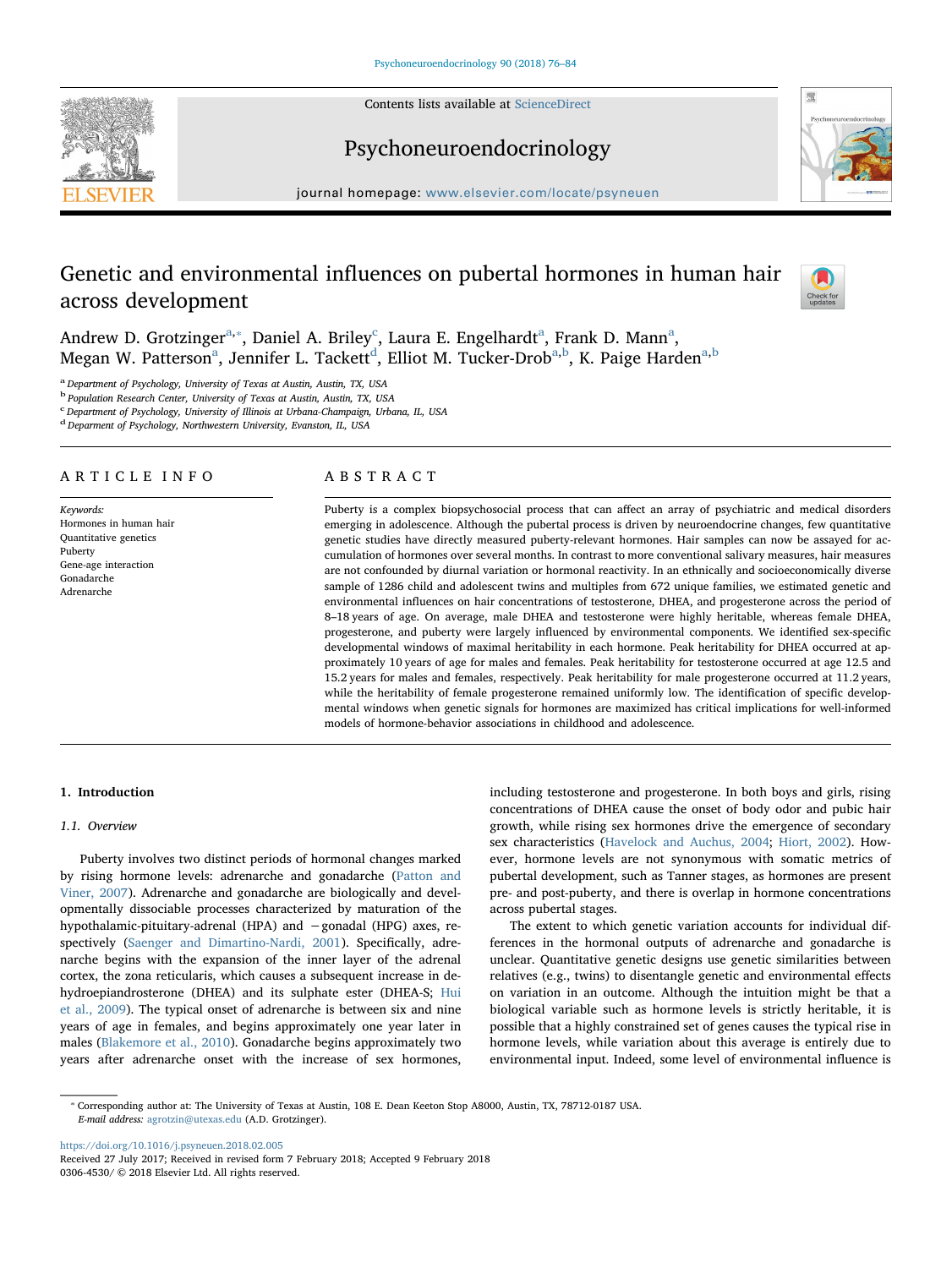to be expected, as pubertal hormones respond to physiological (Hoff[man et al., 1996\)](#page-8-6) and psychological stress ([Lennartsson et al.,](#page-8-7) [2012\)](#page-8-7). The current paper reports results from quantitative genetic models of pubertal development, testosterone, progesterone, DHEA, and their covariation, in a population representative sample of child and adolescent twins.

#### 1.2. Prior quantitative genetic studies

Previous twin studies have identified significant additive genetic influences on adolescent testosterone for both sexes, with three out of five studies indicating higher heritability in males ([Harden et al.,](#page-8-8) [2014b;](#page-8-8) [Harris et al., 1998;](#page-8-9) [Hoekstra et al., 2006](#page-8-10); [Koenis et al., 2013](#page-8-11); [Van Hulle et al., 2015\)](#page-8-12). A handful of previous studies indicate that variation in DHEA levels in adolescence contain a large heritable component in males and females ([Li et al., 2016](#page-8-13); [Van Hulle et al.,](#page-8-12) [2015\)](#page-8-12). Similarly, pubertal development, as measured using secondary sex characteristics, has been estimated to be at least 60% heritable in both sexes ([Harden et al., 2014b](#page-8-8); [Hoekstra et al., 2006](#page-8-10); [Mustanski et al.,](#page-8-14) [2004\)](#page-8-14).

Many of the previous studies included participants spanning the adolescent age range, but age-specific sex differences in biosynthetic pathways suggest that the heritability of hormonal levels may change with development. For example, DHEA is the primary precursor to testosterone biosynthesis for pre-pubertal children and for females across the lifespan, but not for post-pubertal males ([Granger et al.,](#page-8-15) [1999\)](#page-8-15). This likely reflects the fact that testosterone switches from primarily adrenal to gonadal in origin during puberty for males only. In support of developmental specificity of genetic effects, the heritability of testosterone was found to increase for males (64%–78%) and decrease for females (70%–51%) from ages 9–12 ([Koenis et al., 2013](#page-8-11)). The key research question, then, is whether different estimates of heritability are obtained across adolescence. This research goal can be contrasted with previous studies that described an aggregate estimate of adolescent heritability. Identifying ages at which disparate heritability estimates are obtained may mark biologically relevant components of the pubertal transition that uniquely predict adolescent behavior.

#### 1.3. Measurement of hormones in hair

Quantitative genetic research on hormone levels is complicated by measurements that reflect state- and trait-specific processes. DHEA, testosterone, and progesterone all display diurnal patterns characterized by peak levels in the morning, followed by a steady decline across the day [\(Granger et al., 2003;](#page-8-16) [Hucklebridge](#page-8-17) et al., 2005; [Liening et al.,](#page-8-18) [2010;](#page-8-18) [Matchock et al., 2009](#page-8-19)). There is also variation in hormones across days; one previous study estimated the correlation between testosterone samples taken at the same time of day two days apart at 0.62 ([Harden et al., 2016](#page-8-20)). Although multiple salivary or blood samples can be collected to estimate individual differences in basal hormone levels, this can be costly and may decrease participant compliance.

Hair sampling is a recently developed method that provides a measure of long-term (i.e., several months) free hormone output using a single, non-invasive sample ([Gao et al., 2015\)](#page-8-21). Each centimeter of hair is thought to reflect 1 month of hormone accumulation, given an average growth rate of 1 cm per month ([Wennig, 2000](#page-8-22)). Indeed, the association in humans (age range: 21–53) between a 1-cm hair sample and salivary cortisol collected three times daily over a 1-month period was highest when the salivary average included all 4 weeks, and gradually decreased as a function of the number of weeks excluded from the average [\(Short et al., 2016\)](#page-8-23). This supports the model of hair as a marker of accumulated hormone exposure. Hair cortisol has high testretest reliability across wide intervals (e.g.,  $r = 0.73$  across 1 year in a sample with mean age = 30.6; [Stalder and Kirschbaum, 2012\)](#page-8-24) but is not associated with salivary measures of reactive cortisol, diurnal slope,

or the cortisol awakening response ([Grass et al., 2015](#page-8-25), [mean participant age = 25]; [Short et al., 2016](#page-8-23)). Other hair hormones have yet to be comprehensively evaluated with regard to intensive salivary measurements.

#### 1.4. Current study

The current study sought to identify developmentally-specific and sex-specific genetic and environmental etiologies of hair biomarkers of testosterone, progesterone, and DHEA in a population representative sample of child and adolescent twins. Based on results from previous twin studies, we hypothesized that testosterone and DHEA would be more heritable in males overall, and generally expected genetic influences on hormones to differ across adolescence.

# 2. Material and methods

# 2.1. Participants

Participants were drawn from the Texas Twin Project, a populationbased study of school-aged twins in central Texas ([Harden et al., 2013](#page-8-26)). Parents of twin families were contacted by mail and invited to participate in an in-lab study. The current study draws from a final sample of  $n = 1286$  individual twins (from 672 unique families) who provided hair samples. Repeat observations were available for 111 participants, for a total of  $i = 1397$  (813 female) non-missing observation points. The twins were in grades 3 through 12 and ranged in age from 7.80 to 19.47 years ( $M = 12.34$ ,  $SD = 2.77$ ). Two families had repeat triplets with two observations missing for the repeat visit (contributing 5 pairs each),<sup>[1](#page-1-0)</sup> one family had quadruplets (6 pairs), 24 families had triplets (3 pairs), 3 families had triplets with two missing observations (2 pairs), one family had two sets of twins (2 pairs), and 61 pairs were repeat observations (2 pairs), for a total of 798 twin pairs (266 monozygotic [MZ] pairs [108 male, 158 female] and 532 dizygotic [DZ] pairs [112 male, 148 female, and 272 opposite-sex]). Both twins provided hair specimens for 681 pairs out of the 798 twin pairs. Thirty-one potential participants were excluded on the basis of reported oral contraception use (see Supplement S1.2. for effects on hormone levels) and eight potential participants were excluded for reported endocrine problems (numbers not included in totals above). Sixty-three percent (63%) of the twins identified as non-Hispanic White, 18.6% identified as Hispanic/Latino, 4.2% identified as African American, and 14.2% identified as another race/ethnicity. Of the participating families, 33.4% reported receiving some form of means-tested public assistance (e.g., food stamps) since the twins' birth.

#### 2.2. Measures

#### 2.2.1. Zygosity

Opposite-sex twin pairs were classified as DZ. Same-sex twin pair zygosity was assessed using responses to ratings about the twins' physical similarities (e.g., facial appearance). High school aged twins, parents, and two research assistants completed the ratings. Parents and high school aged twins additionally rated how often the twins are mistaken for one another. These ratings were entered into a latent class analysis (LCA) that was used to obtain zygosity classifications. LCA has been reported to accurately determine zygosity > 99% of the time ([Heath et al., 2003\)](#page-8-27). In the present study, for a subset of 153 twin pairs that were genotyped, LCA accurately determined zygosity > 95% of the time.

<span id="page-1-0"></span> $^{\rm 1}$  As twin models in Mplus are specified to examine pairwise combinations (e.g., Twin 1 with Twin 2) families with repeat observations, triplets, quadruplets or multiple twin sets were analyzed as multiple pairwise combinations. In the case of triplets, this was achieved by examining three pairwise associations: Twin 1 with Twin 2; Twin 2 with Twin 3; Twin 1 with Twin 3.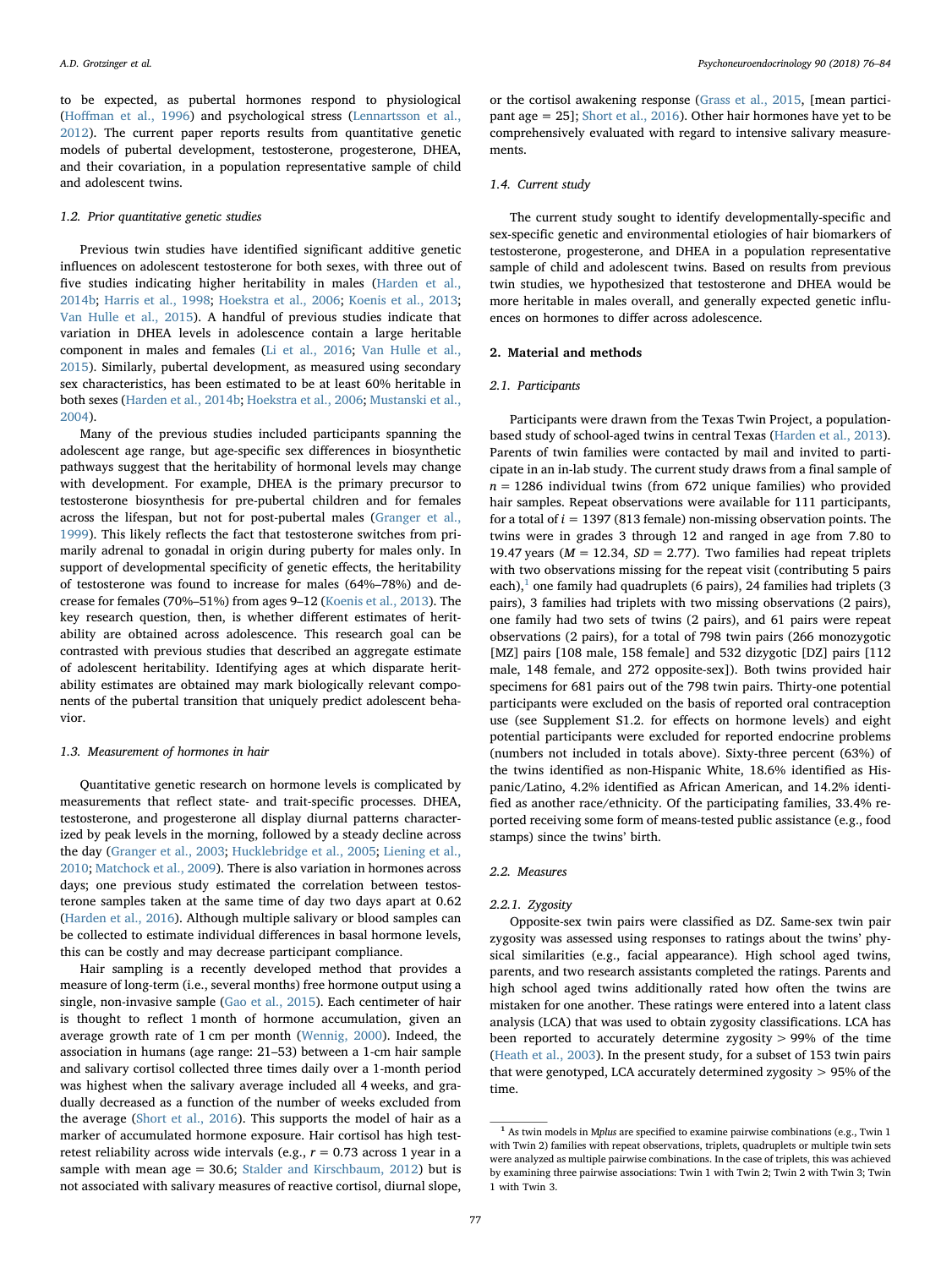#### 2.2.2. Pubertal development

Participants rated their pubertal development on the Pubertal Development Scale [\(Petersen et al., 1988](#page-8-28)). Boys and girls rated their growth in height, growth in body hair, and skin changes, such as pimples, on a 4-point scale  $(1 = Not$  Yet Begun to  $4 = Has$  Finished Changing). Males additionally rated deepening of voice and growth of facial hair, while girls rated breast development and if they had started menstruating  $(1 = No, 4 = Yes)$ . A total pubertal status score was calculated by averaging across the items. Pubertal status spanned the full range (1–4) in both sexes (Fig. S1). Forty participants were missing pubertal development scores due to incomplete survey response. On average, girls ( $M = 2.55$ ,  $SD = 0.98$ ) reported more advanced pubertal status than boys ( $M = 2.07$ ,  $SD = 0.77$ ). Girls also reported their age at menarche (in years). Fifty-five percent (55%) of girls reported having begun menstruating, and among menstruating girls, the average age at menarche was 12.01 years ( $SD = 1.38$  years).

# 2.2.3. Hair hormones

Hair samples 3 mm in diameter were taken from the posterior vertex of the scalp. The first 3 cm of hair (weight  $= 7.5$  mg) was analyzed as a marker of hormone accumulation over a 3-month period. Hair was not collected or analyzed from 28% of participants (70% of whom were male), because their hair was shorter than the 3-cm requirement, the hair sample collected was less than the required weight of 7.5 mg, or the participant declined to provide a hair sample. As a result, these participants were included as having missing hormone data if their cotwin provided a useable hair sample. Samples were stored in aluminum foil packets at room temperature before being shipped to Dr. Clemens Kirschbaum's laboratory at Technical University Dresden. Participants were instructed not to use any hair products that are not rinsed out of the hair on the day of the appointment.

Hair samples were analyzed using liquid chromatography-tandem mass spectrometry (LC-MS/MS). Whole, nonpulverized hair was washed in isopropanol following wash and steroid extraction procedures describe elsewhere ([Gao et al., 2013\)](#page-8-29). The test-retest stability was examined in the 111 repeat participants and indicated high consistency for female progesterone and male DHEA (see Supplement S1.4). The inter- and intra-assay coefficients of variation (CVs) have been reported as < 10% for all hair hormones ([Gao et al., 2013\)](#page-8-29). The inter- and intraassay coefficients of variation (CVs) have been found to be < 15% by Dr. Kirschbaum (personal communication) but were not computed for the current sample.

The lower limit of detection was 0.1 pg/ml for testosterone, DHEA, progesterone, and estradiol. Samples were assayed for estradiol only in the fourth year of data collection, and estradiol was not examined further, as only 36 of the 384 samples produced values above the detection limit. There were 398 (28.5%) samples below the sensitivity threshold for testosterone, 331 (23.7%) samples below threshold for progesterone, and 138 (9.9%) samples below threshold for DHEA. Binomial regressions with age as the predictor indicated that younger participants were significantly more likely to have concentrations below the sensitivity threshold  $(0 = above$  threshold,  $1 = below$ threshold) for testosterone (log odds =  $-0.07$ , 95% Confidence Interval (CI) =  $[-0.11, -0.02]$ ,  $p = .003$ ), progesterone (log odds = -0.11, 95% CI =  $[-0.16, -0.06]$ ,  $p < .001$ ), and DHEA (log odds = -0.17, 95% CI =  $[-0.24, -0.09]$ ,  $p < .001$ ).

The same binomial regressions were then run with pubertal development as a predictor. These analyses indicated that participants at earlier pubertal stages were more likely to have below-threshold hormone levels for progesterone (log odds =  $-0.34$ , 95% CI = [ $-0.48$ ,  $-0.20$ ],  $p < .001$ ), and DHEA (log odds =  $-0.21$ , 95% CI = [ $-0.41$ ,  $-0.01$ ],  $p = .040$ ). This trend was also in the expected direction for testosterone ( $log \text{ odds} = -0.09$ , 95% CI = [-0.21, 0.04], p = .173). A subset of 460 participants (age range = 14–19) had both hair and salivary testosterone. In line with prior cortisol findings (e.g., [Short](#page-8-23) [et al., 2016\)](#page-8-23), the phenotypic association between a single saliva and

hair testosterone sample was small ( $r = 0.05$ ; [Grotzinger et al.,](#page-8-30) in press).

#### 2.3. Analyses

Monte Carlo simulations based on the characteristics of the current sample were conducted to determine the best approach to modeling hormone concentrations below the sensitivity threshold (see Supplement S1.3). Tobit models—an analytic approach that estimates parameters based on the assumption that values at the lower limit of detection indicate true values occupying an unobserved lower tail of a normal distribution—were most likely to produce 95% confidence intervals that captured the genetic and environmental variance components specified in the generating models (Table S1). Participants with below-threshold values were, therefore, included in all models, and data were analyzed using Tobit models estimated with robust weighted least squares (WLSMV). For twin models, this involved specifying a leftcensored distribution for both twins. Participants with missing pubertal development scores, or with co-twins that did not provide hair samples, were included in analyses using full information maximum likelihood (FIML). A winsorizing procedure was used to replace extreme hair hormone values by the highest observed score within 3 standard deviations of the sample mean. This involved replacing 11 outliers for hair testosterone, 7 outliers for hair progesterone, and 24 outliers for hair DHEA. The pattern of twin correlations was robust to these analytic decisions, as it was highly consistent regardless of whether outlying values were winsorized, excluded, or included at the observed value. Distributions of all three hair hormones were positively skewed, and hormonal measurements were log-transformed to approximate normal distributions in the range of values above-detection limits and then standardized.

As hair assays were performed annually, all models controlled for the year hair samples were analyzed (i.e., batch effects) using a set of nominal variables. Sex was effects coded ( $-0.5$  = female,  $0.5$  = male), and age was mean centered prior to calculating its quadratic effect. Scores on the pubertal development scale were analyzed using either all covariates or all covariates except linear and quadratic effects of age. Notably, removing variance in pubertal status due to age changes the meaning of the variable; it represents pubertal timing, i.e., the extent to which a child/adolescent is more or less developed than his or her same-aged peers. Standard errors and model fit statistics were corrected for non-independence among twins and repeat observations using the complex sampling option. Biometric models of the twin correlations were examined using structural equation modeling (SEM) in Mplus version 7.4. Model fit was evaluated using the root mean square error of approximation (RMSEA) and the comparative fit index (CFI).

#### 2.3.1. Twin model specification

Hair-based assays are particularly appealing for twin models, as they may produce greater stability in twin estimates relative to salivary or blood-based measures. As hormonal responses to the environment are likely heritable (i.e., via gene  $\times$  environment interaction), genetic estimates will be unstable to the extent that they are contingent on environmental exposures within and across twin pairs. In the former case, if twins in a pair are differentially exposed to hormone-affecting contexts, this will inflate heritability estimates. Conversely, if both twins within a pair are exposed to the same environment, this will increase estimates of shared environmental influence. Across twins, if only a subset of pairs have been exposed recently to relevant environments, this will aggregate across theoretically distinct genetic effects on hormone variation (e.g., stress reactive versus baseline hormone variation). Using hair-based assays as an aggregate measure of hormone concentrations across several months may then protect against ACE estimates that are overly contingent on unmeasured, fluctuating environments.

Quantitative genetic models were fit to the data to determine variance attributable to additive genetic (A); shared environmental (C);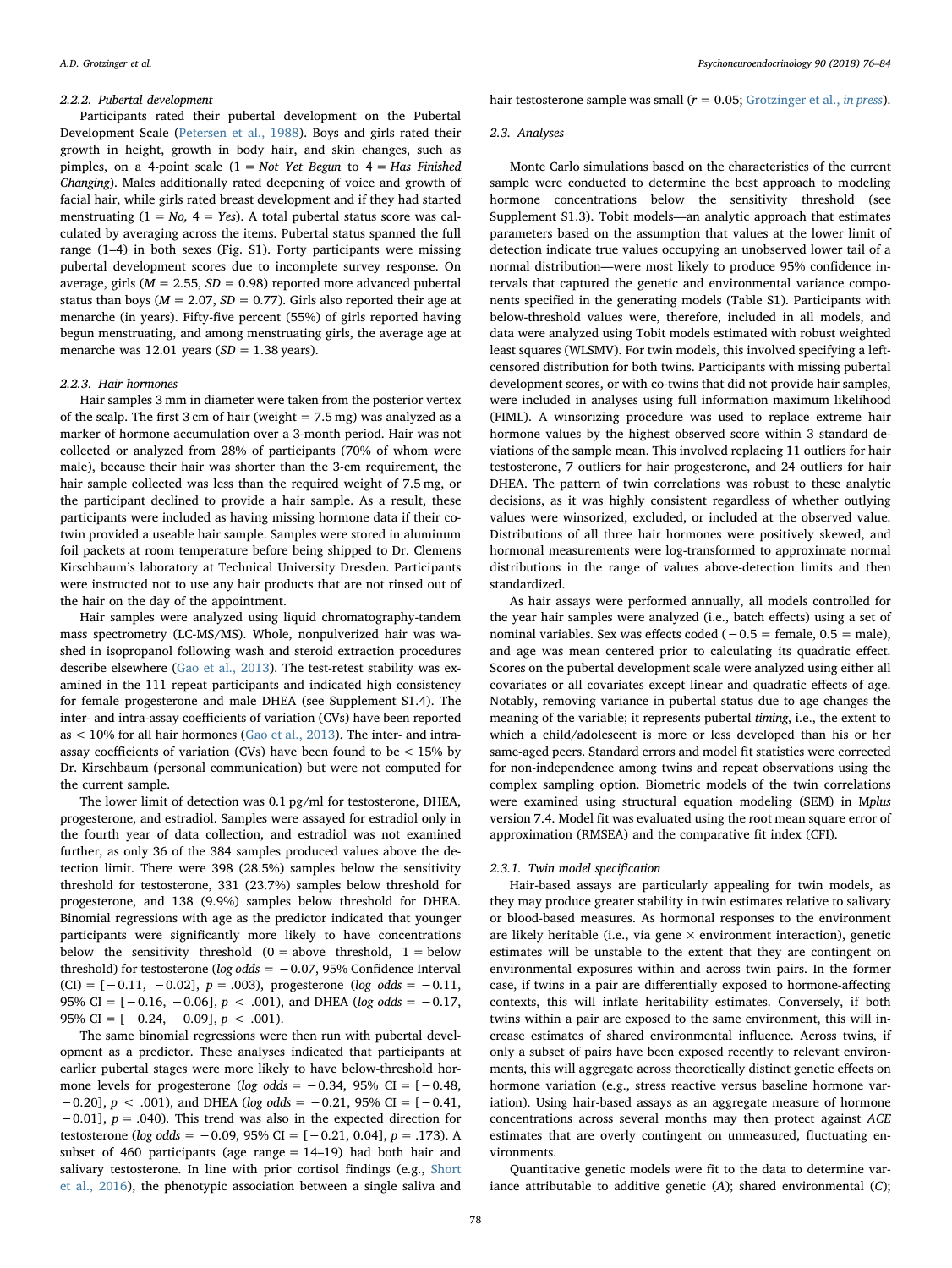#### <span id="page-3-0"></span>Table 1

Cross-twin correlations for hair hormones, pubertal status and pubertal timing.

|                 | Monozygotic         |                       | Dizygotic           |                     |                     |
|-----------------|---------------------|-----------------------|---------------------|---------------------|---------------------|
|                 | Male                | Female                | Male                | Female              | Opposite-sex        |
| Pubertal Status | $.69$ $(.58, 0.79)$ | .78(0.69, 0.88)       | $.65$ $(.55, 0.76)$ | .74(0.64, 0.83)     | $.64$ $(.57, 0.72)$ |
| Pubertal Timing | .28(.05, 0.51)      | $.40$ $(.22, 0.57)$   | .30(0.16, 0.44)     | .23(0.04, 0.42)     | $.13(-0.04, 0.30)$  |
| <b>DHEA</b>     | .78(0.64, 0.92)     | .58(.45, 0.71)        | $.28$ $(.14, 0.42)$ | $.66$ $(.50, 0.82)$ | $.37$ $(.27, 0.47)$ |
| Progesterone    | $.67$ $(.55, 0.78)$ | $.62$ $(.54, 0.70)$   | $.91$ $(.77, 1.00)$ | .91(0.69, 1.00)     | $.46$ $(.36, 0.56)$ |
| Testosterone    | .94(0.74, 1.00)     | $.62$ ( $.50, 0.73$ ) | $.65$ $(.48, 0.82)$ | $.42$ $(.29, 0.55)$ | $.49$ $(.38, 0.60)$ |

Note. All models included race as a covariate and allowed for sex-specific means and residual variances in outcomes. Hormonal outcomes were regressed on analytic batch and all outcomes except pubertal status were regressed on sex-specific effects of age and age-squared. Additive genetic influences are approximately estimated as twice the difference between monozygotic and dizygotic correlations (i.e.,  $2 \times [r_{MZ} - r_{DZ}]$ ). That dizygotic twin correlations for progesterone are larger than the monozygotic correlations is likely due to a combination of imprecision in point estimates and measurement error. Due to missing survey data, pubertal outcomes are based on a total sample size of  $i = 1357$  observation points. All hair hormones were based on a total sample size of  $i = 1397$  observation points. Below assay sensitivity threshold observations (398 below threshold for testosterone, 331 for progesterone, and 138 for DHEA) were including in analyses using Tobit models. 95% confidence intervals are given in parentheses.

and non-shared environmental factors, including error variance, unique to each twin (E). The ACE factors were standardized. As MZ and DZ pairs share approximately 100% and 50% of their genes, respectively, A factors are fixed to correlate at 1.0 for MZ pairs and 0.5 for both opposite-sex and same-sex DZ pairs. Correlations between C factors are fixed to 1.0 in all twin pairs. In order to estimate sex-specific ACE estimates, opposite-sex DZ twins were ordered so that Twin 1 was always male. Hormones, pubertal status, and pubertal timing were examined separately in a series of five univariate models. Although the primary focus of the paper was to examine developmental shifts in ACE estimates across childhood and adolescence, we first report univariate models that provided the average of the biometric estimates across the observed age range, in order to compare estimates to the existing literature. All five models provided good fit to the data (CFIs  $\geq$  0.987,  $RMSEAs < 0.028$ ).

Nonparametric local structural equation models (LOSEM) were also used to examine differences in sex-specific ACE estimates across age ([Briley et al., 2015\)](#page-8-31). LOSEM uses a weighting kernel and bandwidth that assigns a higher weight to observations in closer proximity to the focal value of a continuous moderator (in this case, age). Multiple structural equation models were estimated that differed only with respect to the assigned focal value of age, which ranged from 8 to 18 years at intervals of 0.10 (i.e., 180 individual models). All participants were included for each of the 180 models, though twins that were closer to the focal age value for a particular model were given greater weight. Age was excluded as a covariate, because the LOSEM models restricted the variance in age, resulting in age effects estimated near 0. Pubertal timing was, therefore, calculated by residualizing pubertal status for sex-specific linear and quadratic effects of age prior to fitting LOSEMs to the data. Race was also excluded as a covariate for LOSEM models, because there were limited numbers of African American twins for certain age groups.

# 3. Results

# 3.1. Effects of covariates on hair hormones

Table S2 reports descriptive statistics by sex for each hair hormone, and Table S3 reports the number of individuals across age and pubertal status. In order to examine the effect of covariates, models were run that included age, sex, race, age<sup>2</sup>, and an age  $\times$  sex interaction on each hair hormone individually. We first estimated the separate effects of age and sex to yield easily interpretable main effects (Table S4). DHEA and testosterone were both significantly higher in males. In addition, an age  $\times$  sex interaction was identified for DHEA and progesterone (Fig. S2). Relative to males, female DHEA started lower at age 8 but rose more rapidly across age, such that mean levels were approximately equivalent across sexes by age 18. Progesterone levels were largely stable across age for both sexes, with modest decreases across age observed for males and a slight increase in progesterone levels observed for females. Testosterone levels evinced modest increases across age for both sexes, though these trends were not significant. Race was included as a covariate for hormones and puberty in the remaining parametric models, and the effect of sex was taken into account by allowing for separately estimated means across males and females. Sex-specific effects of age and age<sup>2</sup> were also estimated unless otherwise noted. Phenotypic models estimating the association between pubertal status and hormones are presented in the Supplement (S1.5; Fig. S3). For females, the correlation between pubertal development and hair hormones was largest for DHEA ( $r = 0.32$ ,  $SE = 0.04$ ,  $p < .001$ ), followed by progesterone ( $r = 0.15$ ,  $SE = 0.04$ ,  $p < .001$ ), and testosterone  $(r = 0.02, SE = 0.04, p = .564)$ . For males, DHEA was also the most strongly associated with pubertal development ( $r = 0.16$ ,  $SE = .04$ ,  $p < .001$ ), followed by testosterone ( $r = 0.10$ ,  $SE = 0.05$ ,  $p = .034$ ), and a small, negative association with progesterone  $(r = -0.06,$  $SE = 0.05$ ,  $p = .279$ ).

#### 3.2. Univariate twin results

#### 3.2.1. Twin correlations

Cross-twin correlations are summarized in [Table 1](#page-3-0). The correlations between MZ twins' hormone levels were generally high, suggesting low levels of non-shared environmental input. The difference between MZ and DZ correlations in DHEA and testosterone was higher for males than females, indicating larger genetic influences in males. Oppositesex DZ correlations were approximately equivalent to same-sex DZ correlations, indicating that the same genes and environmental factors affect these outcomes in both sexes.

#### 3.2.2. Univariate twin models

An initial test of scalar sex differences—that is, differences in the age-independent variance that could be accounted for by ACE factors—indicated that, relative to corresponding male estimates, there was significantly more variance in female DHEA and significantly less variance in female progesterone and pubertal status. For this reason, we compare proportions of variance, as opposed to unstandardized variance, accounted for by ACE factors across the sexes (summarized in [Table 2;](#page-4-0) displayed in [Fig. 1\)](#page-4-1). DHEA levels were significantly more heritable in males (63%) than females (10%). Female testosterone was influenced by a significantly larger non-shared environmental effect (38% vs. 7% in males). Testosterone was primarily heritable in males (55%) and females (44%). Variation in pubertal status and progesterone was largely due to shared environment in both sexes, and variance in pubertal timing was predominantly attributable to non-shared environmental influences.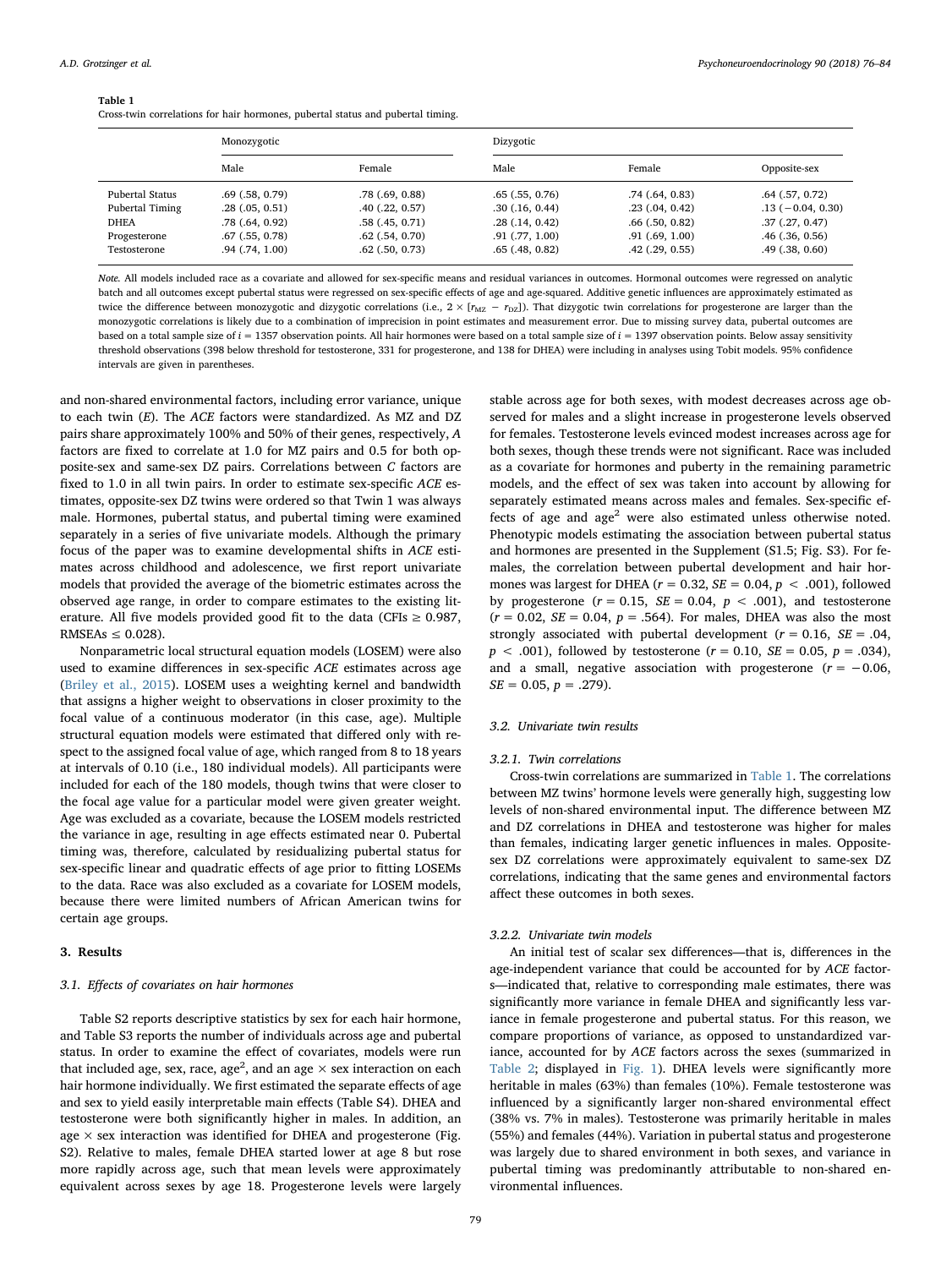#### <span id="page-4-0"></span>Table 2

Proportion of variance explained by ACE factors and sex differences from univariate twin models.

|                                                                                   | Males                                                            |                                                                                |                                                                                | Females                                                           |                                                                          |                                                                                       | Males - Females                                                            |                                                                       |                                                                                 |                                                                                     |
|-----------------------------------------------------------------------------------|------------------------------------------------------------------|--------------------------------------------------------------------------------|--------------------------------------------------------------------------------|-------------------------------------------------------------------|--------------------------------------------------------------------------|---------------------------------------------------------------------------------------|----------------------------------------------------------------------------|-----------------------------------------------------------------------|---------------------------------------------------------------------------------|-------------------------------------------------------------------------------------|
|                                                                                   | h <sup>2</sup>                                                   |                                                                                |                                                                                | h <sup>2</sup>                                                    |                                                                          | $e^2$                                                                                 | $\Delta h^2$                                                               | $\Delta c^2$                                                          | $\Delta e^2$                                                                    | Aphenotypic variance                                                                |
| Pubertal Status<br>Pubertal Timing<br><b>DHEA</b><br>Progesterone<br>Testosterone | .16(.17)<br>.05(.34)<br>$.63$ $(.14)$ **<br>.04(.18)<br>.55(.30) | $.53$ $(.13)***$<br>$.40$ $(.21)$ **<br>.09(0.10)<br>$.74(.14)***$<br>.38(.22) | $.31(.06)$ ***<br>$.55(.22)$ *<br>$.28(.06)$ ***<br>$.22(.05)***$<br>.07(0.10) | .09(0.21)<br>.36(.21)<br>.10(0.21)<br>.26(.24)<br>$.44$ $(.17)$ * | $.69(0.17)$ ***<br>.06(0.19)<br>$.54$ $(.17)**$<br>.40(0.22)<br>.18(.12) | $.22(.06)***$<br>$.58(.06)$ ***<br>$.36(.06)$ ***<br>$.34(.04)$ ***<br>$.38(.06)$ *** | .07(0.33)<br>$-0.31(0.55)$<br>$.53$ (.14)***<br>$-0.22$ (.41)<br>.11(0.35) | $-0.16$ (.26)<br>.34(.38)<br>$-0.45$ (.11)***<br>.34(.36)<br>.20(.27) | .09(0.09)<br>$-0.03$ (.24)<br>$-0.08$ (.07)<br>$-0.12$ (.07)<br>$-0.31$ (.11)** | $-0.41$ (.06)***<br>$-0.03(0.03)$<br>$-0.34$ (.06)***<br>$.13(.05)$ **<br>.10(0.08) |

Note. All models included race and sex-specific effects of age and age-squared as covariates and allowed for sex-specific means and residual variances in outcomes, with the exception of excluding age effects from the pubertal status model. Hormonal outcomes were additionally regressed on analytic batch. The last column on the right reports the difference in the residual variance across sexes, and the adjacent three columns report differences in proportions of variance attributable to ACE factors. Standard errors are given in parentheses.\*\*\* significantly different than zero at  $p < .001$ ; \*\*  $p < .01$ ; \*  $p < .05$ 

<span id="page-4-1"></span>

Fig. 1. Proportion of variance in each outcome explained by genetic (A) and environmental  $(C \text{ or } E)$  factors from univariate models that allowed for sex differences in all  $ACE$ paths.

#### 3.2.3. Nonparametric age moderation models

Univariate LOSEMs were then used to examine differences in sexspecific ACE estimates across age. Unstandardized variance by sex is depicted in [Fig. 2](#page-5-0), and proportions of variance are shown in Fig. S4. Age ranges of heightened heritability were calculated for each focal value of age for which the heritability estimate  $+ 1$  SE included the maximum observed heritability. Estimates for pubertal timing indicated that variability was due to a combination of genes and environment, but that the highest levels of heritability were observed at age 11.6 for females (50% heritable; age range: 10.9–13.2) and age 13.2 for males (34% heritable; age range: 11.2–18.0). Male progesterone was moderately heritable from ages 8–14, with a peak of 65% heritability at age 11.2 years (age range: 8.6–12.7). Conversely, variation in female progesterone was almost entirely attributable to environmental influences across the age range, with a maximum heritability of 38% (age range  $= 8.0 - 13.6$ ). The heritability of male DHEA steadily declined across age, reaching levels of ∼20% by age 16. The heritability of female DHEA peaked at age 10, followed by a drop to near 0 by age 14. Notably, DHEA was highly heritable at its peak in both sexes (99% at age 9.8 in males [age range: 8.0–10.4], 89% at age 10 in females [age range: 8.0–11.9]). Male testosterone evinced a gradual rise in heritability starting at age 9, followed by a peak of 100% heritability at age 12.5 (age range: 10.9–13.9), and subsequent decline to 0% heritability

by age 15. Female testosterone showed a similar, but later, pattern starting at age 10, and reaching 100% heritability at age 15.2 (age range: 13.8–16.4).

# 3.3. Bivariate twin models

A series of six bivariate correlated factors models were used to examine genetic and environmental sources of covariation between DHEA, progesterone, testosterone, and pubertal status. Bivariate associations with pubertal timing are not reported, as the phenotypic associations were estimated near 0 in both sexes (Fig. S3), and twin models indicated this was not due to countervailing genetic and environmental inputs. [Table 3](#page-6-0) reports correlations between additive genetic  $(r_A)$ , shared environmental  $(r_C)$ , and non-shared environmental factors  $(r<sub>E</sub>)$ , as well as the contributions to phenotypic correlations using the within-sex standardized ACE path estimates.

Additive genetic predictors of DHEA and pubertal status were highly correlated in females ( $r_A$  = 0.99); however, this large correlation partly reflected the limited variance in both female DHEA and pubertal status explained by additive genetic factors. There was a significant correlation, via shared environmental pathways, between progesterone and a number of outcomes: male testosterone (phenotypic  $r = 0.14$ ), female pubertal status (.18), and DHEA in males (.18) and females (.08). In addition, there were significant non-shared environmental correlations between progesterone and male DHEA (.09), and testosterone in males (.13) and females (.10).

Bivariate results revealed five significant sex differences. The shared environmental correlation between testosterone and progesterone was significantly higher in males ( $\Delta = 0.49$ ,  $SE = 0.19$ ,  $p = .008$ ), as was the corresponding contribution to the phenotypic correlation  $(\Delta = 0.21, SE = 0.07, p = .001)$ . Conversely, the shared environmental correlation between progesterone and pubertal status was significantly higher in females ( $\Delta = -0.44$ ,  $SE = 0.17$ ,  $p = .010$ ). The correlation between non-shared environmental predictors of DHEA and progesterone ( $\Delta = 0.46$ ,  $SE = 0.20$ ,  $p = .018$ ), and the contribution to the observed correlation ( $\Delta = 0.13$ ,  $SE = 0.06$ ,  $p = .036$ ), was higher in males. Overall, results from bivariate twin models indicate that observed correlations among hormones characteristics of adrenarche and gonadarche reflect shared genetic and environmental influences.

#### 4. Discussion

# 4.1. Summary and interpretation of windows of maximal heritability

The current paper presents cross-sectional findings from the largest twin study of pubertal hormones to date, and the first genetically informative study of a novel measure: concentrations of puberty-relevant hormones in hair. On average, genetic influences on DHEA were higher in males, and testosterone was highly heritable in both sexes. Variation in progesterone and both pubertal status and timing were largely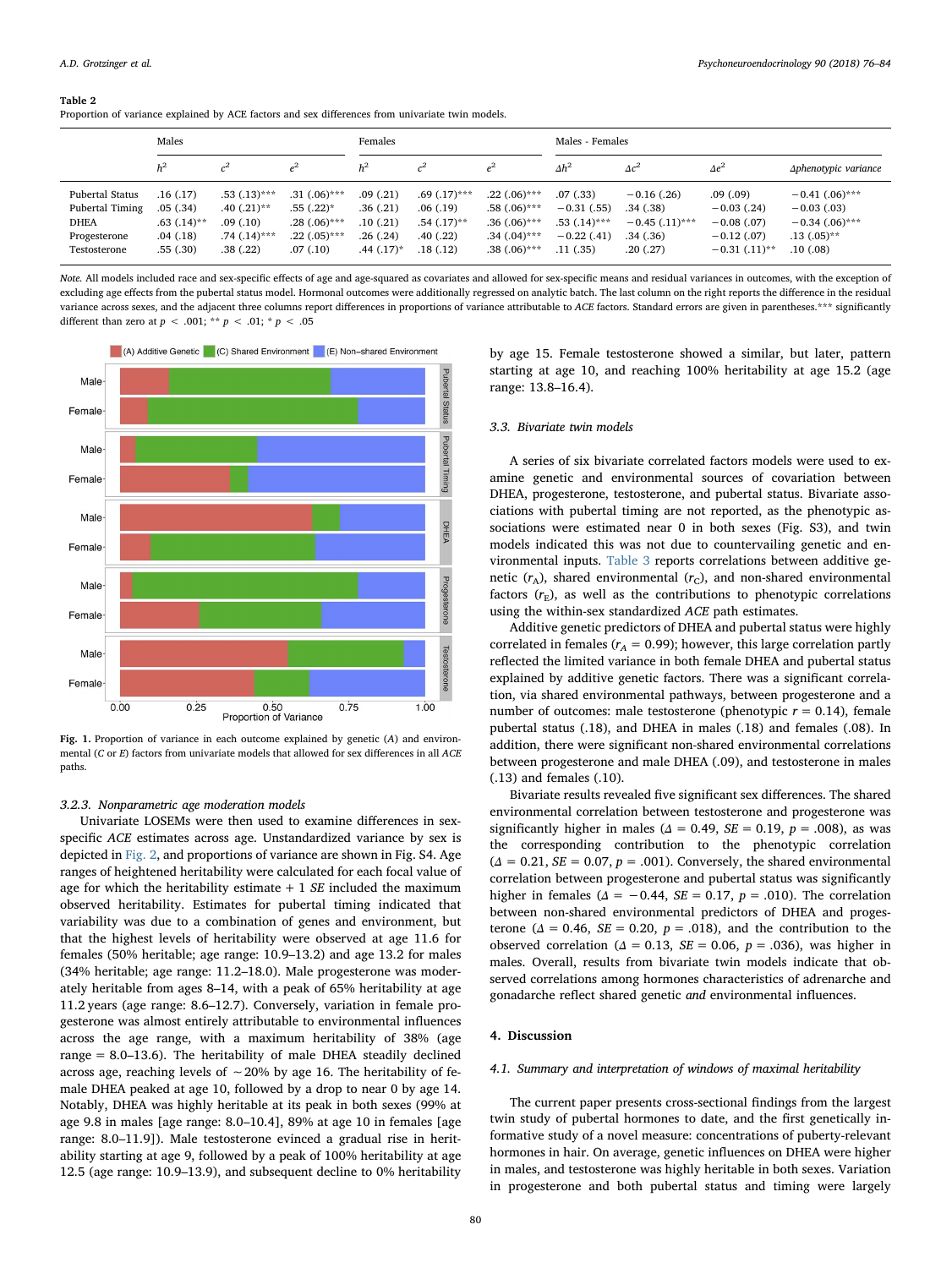<span id="page-5-0"></span>

(A) Additive Genetic (C) Shared Environmnet (E) Non-Shared Environment

Fig. 2. Unstandardized variance explained by ACE components from univariate models estimated using LOSEM across age.

attributable to environmental influences. Age-specific analyses, however, indicated that these broad estimates aggregated over dramatic developmental differences. In both sexes, the heritability of DHEA peaked at age 10 and subsequently declined. For testosterone, heritability was near 0 at age 8, followed by an increase to near 100% heritability at age 12.5 years in males and 15.2 years in females. This suggests that genetic effects on pubertal hormones vary across adolescence and are characterized by specific periods of heightened heritability. Consequently, point estimates of heritability for pubertal hormones in age-heterogeneous child and adolescent samples are likely to be of limited value, beyond providing an indication of the "typical" heritability of the phenotype across a wide range of ages.

Periods of heightened hormonal heritability might reflect genetic influences on variation in the degree to which a hormone is synthesized, variation in the onset of a hormonal event (i.e., intercept), and variation in the speed at which this hormonal event progresses (i.e., tempo or slope). Additionally, gene  $\times$  environment interactions, when not modeled in a classical twin model, will inflate estimates of A variance when the environmental moderator is unique to each twin. Thus, heightened hormonal heritability could also reflect heightened genetically-associated responsiveness to environmental inputs. These interpretive ambiguities are not unique to hair samples but are also present for cross-sectional designs using salivary samples.

It is plausible, but not definitive, that the current analyses were largely picking up on heritability in the onset and tempo of gonadarche and adrenarche. In the most compelling example of this account, genetic influences on male testosterone were identified between 9 and 15 years of age, which coincides exactly with the range of gonadarche onset in males [\(Blakemore et al., 2010\)](#page-8-3). Conversely, given earlier onset of gonadarche in females, it may be surprising that the peak heritability of testosterone occurred earlier in males, relative to females. For females, it may be that variation in testosterone reflects the rate of hormonal change, rather than the onset of this change. Future research should examine whether hormones more closely linked to female pubertal development (e.g., estradiol, androstenedione) produce earlier windows of maximal heritability. For both sexes, the peak heritability of DHEA at 10 years of age closely followed adrenarche onset, which is typically 6–9 years of age in females and 7–10 years of age in males ([Blakemore et al., 2010\)](#page-8-3). The delay between onset of adrenarche and peak heritability observed in the current sample might be partly due to the age range of our participants, which began near the end of when adrenarche typically begins. It is also possible that adrenarche is a more gradual process involving multiple events beyond the initial onset of adrenal maturation. Genetic signals for DHEA, as well as for female testosterone, might then reflect a combination of onset and progression through adrenarche and gonadarche, respectively.

# 4.2. Potential applications for research and clinical practice

Knowledge of when hormonal biomarkers are maximally heritable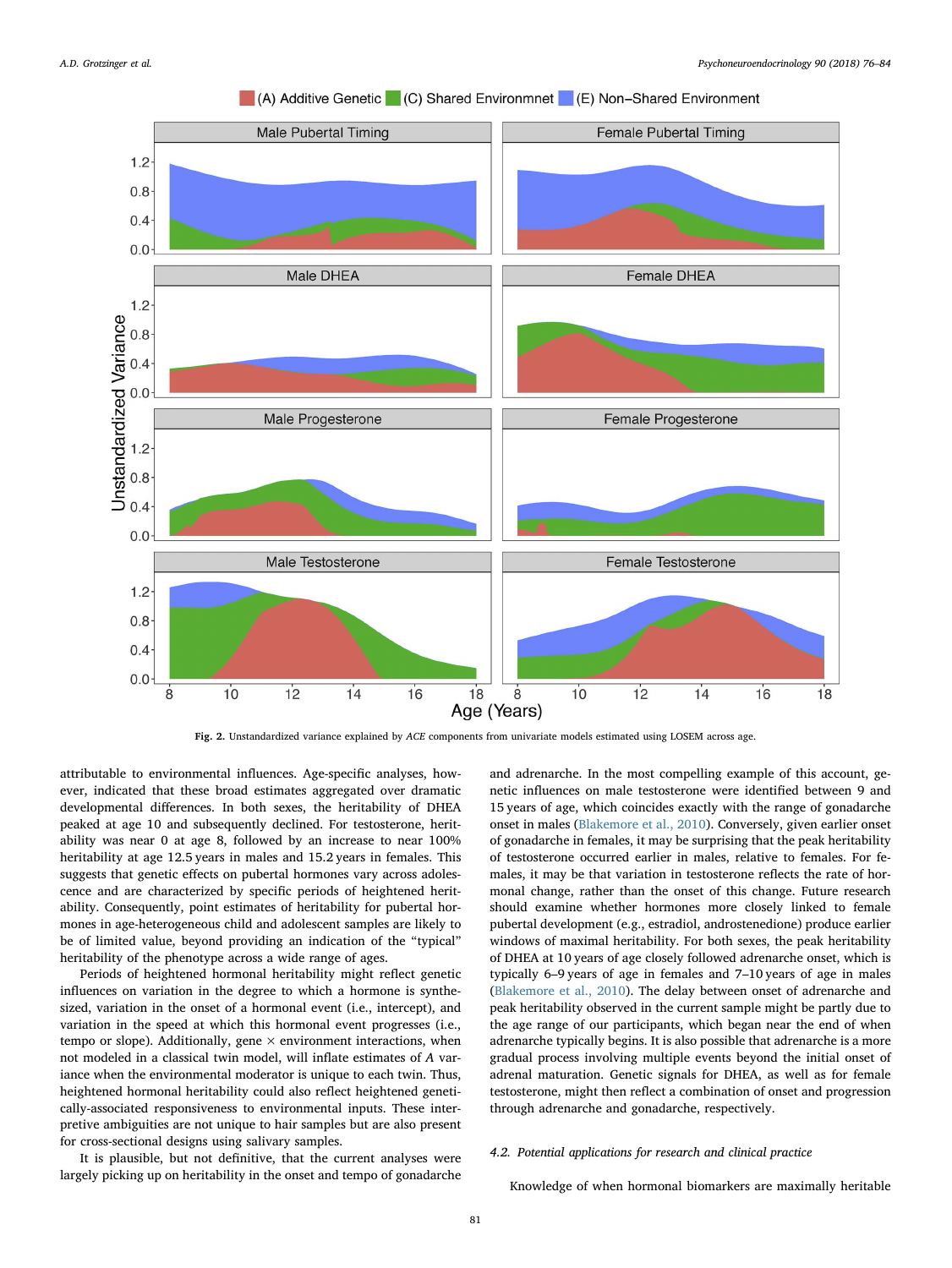<span id="page-6-0"></span>

|         | ζ,                               |                                          |                                |                              | Ľ                   |                         |                          |                              | Ę                                   |                                 |                            |                                                                                 |
|---------|----------------------------------|------------------------------------------|--------------------------------|------------------------------|---------------------|-------------------------|--------------------------|------------------------------|-------------------------------------|---------------------------------|----------------------------|---------------------------------------------------------------------------------|
|         | DHEA                             | ⊢                                        | д                              | Puberty                      | DHEA                | ⊢                       | д                        | Puberty                      | DHEA                                | ⊢                               | $\mathbf{p}$               | Puberty                                                                         |
| DHEA    |                                  | $21 (-0.57, 0.99) -0.27 (-1.32,$         |                                | .99*** (.54,                 |                     | $-0.05(-0.60,$          | $.17^*$ $(.02, 0.31)$    | $.22(-0.17,$                 |                                     | $.03(-0.16,$                    | $-0.11(-0.37,$<br>0.14)    | $-0.69$                                                                         |
| н       | $.29(-0.05,$                     | Ï                                        | $.02 (-0.47, 0.51)$<br>(277)   | $.04 (-0.90, 0.99)$<br>1.44) | $.04 (-0.30, 0.39)$ | 0.50)                   | $-0.22(-0.57,$           | $0.1(-0.48, 0.48)$<br>0.60)  | $-0.13(-1.10,$                      | 0.22)                           | $.28*(.03, 0.54)$          | $(-1.98, 0.60)$                                                                 |
| $\sim$  | $-0.26(-0.70,$<br>0.18)<br>0.63) | $.01 (-0.65, 0.68)$                      |                                | $-0.10(-0.92)$<br>0.71)      | $.62*(.09, 1.16)$   | $.27**$ $(.07, 0.46)$   | 0.13)                    | 41* (.06, 0.76)              | $.35*(.06, 0.64)$<br>0.83           | $(-0.53,$<br>1.00               |                            | $\begin{array}{c} .02 \ (-0.31, \\ 0.36) \\ .16 \ (-0.14, \end{array}$<br>0.46) |
|         | Puberty .65 (-1.04,<br>2.34      | $-69(-0.38, 1.78) -0.53(-4.42)$          | 3.37                           | $\mathbf{I}$                 | $.27(-1.18, 1.72)$  | $-0.06(-0.53,$<br>0.42) | $-0.03 (-0.33, 0.26)$    | $\mathbf{I}$                 | $.15(-0.28,$<br>0.58)               | $.06(-0.62,$<br>0.74)<br>2.53)  | $-0.08(-0.37,$<br>0.20)    | $\overline{1}$                                                                  |
|         | A contribution                   |                                          |                                |                              | C contribution      |                         |                          |                              | $E$ contribution                    |                                 |                            |                                                                                 |
|         | DHEA                             | ⊢                                        |                                | Puberty                      | DHEA                | н                       | ρ                        | Puberty                      | DHEA                                | н                               | $\mathbf{r}$               | Puberty                                                                         |
| DHEA    |                                  | $-0.14, 0.22$ - 0.04 $(-0.16,$           |                                | $.33(-0.02,$                 |                     | $-0.02(-0.19,$          | $.08*(.01, 0.15)$        | $.11 (-0.13,$                |                                     | $.01 (-0.06,$                   | $-0.04(-0.13,$             | $-0.12$                                                                         |
|         | $.17(-0.01,$                     |                                          | $.01 (-0.15, 0.16)$<br>(20.07) | $.01 (-0.25,$<br>0.67)       | $.01 (-0.06, 0.08)$ | 0.16)                   | $-0.07(-0.17,$           | $< 0.01$ ( $-0.25,$<br>0.34) | $-0.02(-0.15,$                      | 0.08                            | $10*$ (.01, 0.19)<br>0.05) | $(-0.28, 0.03)$<br>$\begin{array}{c} 01 (-0.09, \\ 0.10) \end{array}$           |
|         | $.04 (-0.15,$<br>0.36            | $-0.01(-0.09,$                           |                                | $-0.03(-0.25)$<br>0.27)      | $.18*(.04, 0.35)$   | $.14**(.05, 0.24)$      | 0.04)                    | $.18*(.02, 0.33)$<br>0.27)   | $.09^{\ast}$ $(.01,\,0.17)$<br>(11) | $.13**$ (.03,                   |                            | $.04 (-0.04,$                                                                   |
| Puberty | $.07 (-0.39,$<br>0.23)<br>0.52)  | $11 (-0.20, 0.20) -0.01 (-0.21,$<br>0.07 | (61.0)                         | (61.0)                       | $.07 (-0.31, 0.44)$ | $-0.03(-0.25,$<br>0.20) | $-0.02(-0.24,$<br>(61.0) | I                            | $.05(-0.09,$<br>0.18)               | $.01 (-0.11,$<br>0.22)<br>0.13) | $-0.02(-0.10,$<br>0.05)    | 0.11)                                                                           |

Table 3  $$\mbox{\sc AcC}$  correlations and contributions to phenotypic correlations. ACE correlations and contributions to phenotypic correlations.

82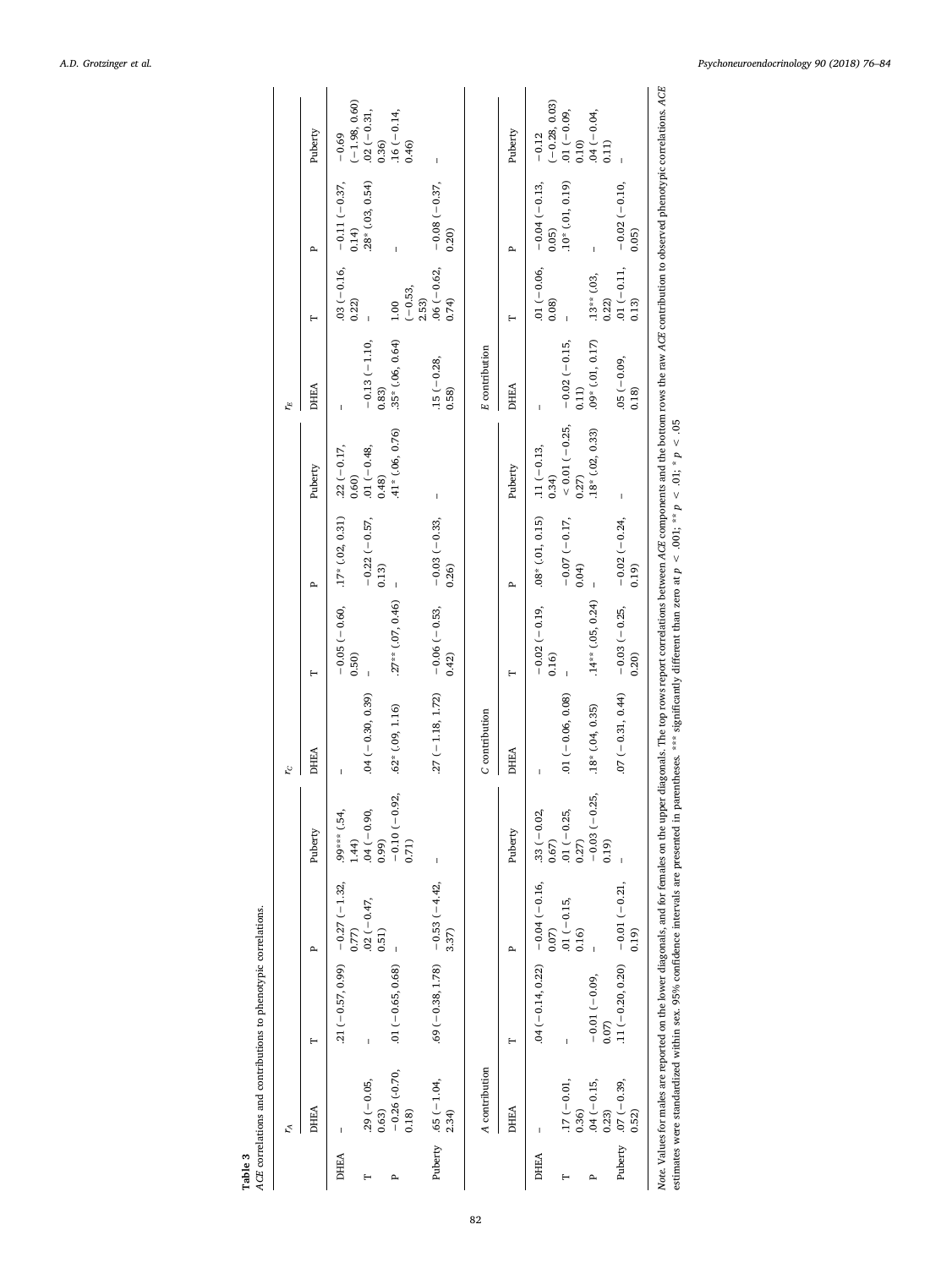can inform research designs and has potential clinical applications. Most straightforwardly, power to identify specific genetic loci increases with increasing heritability. Power considerations are particularly critical for genome-wide association studies (GWAS), as the individual effect sizes of genetic loci are very small. Even for large adult cohorts, GWAS has resulted in the ability to detect only three independent genetic loci for testosterone ( $N = 3225$ , [Jin et al., 2012;](#page-8-32)  $N = 8938$ , [Ohlsson et al., 2011](#page-8-33)) and no genetic loci for estradiol ( $N = 1703$ , [Prescott et al., 2012\)](#page-8-34). Future studies should, therefore, carefully consider the age range of selected cohorts, as power will likely be maximized when cohorts are taken from relatively narrow age bands that vary by the hormone under consideration. Power may remain static across ages only if the number of individual genetic loci affecting the trait increases during periods of increased heritability, while the average effect size across trait-affecting loci is constant. Even in this scenario, it would still be advantageous for genome-wide research to focus on age ranges of maximum heritability, as genetic loci that are offline at different ages would otherwise remain undiscovered (regardless of sample size). Investigations of environmental determinants of hormone concentrations might also seek to recruit participants during ages when environmental influences are high. It is currently unclear what these environments might be, though prior research points to the importance of the intrauterine environment. For example, prenatal maternal smoking was found to predict adult daughters' testosterone levels [\(Kandel and Udry, 1999\)](#page-8-35). Aspects of the prenatal environment, such as nicotine exposure, might then interact with factors unique to adolescence (e.g., pubertal onset) to shape adolescent testosterone levels and correspondingly increase latent estimates of environmental influence.

Periods when hormone heritability increases dramatically has three possible implications for hormone-behavior associations. First, it may be that the increase in heritability results in a corresponding increase in the phenotypic correlation. Second, the phenotypic association may remain constant if there is a corresponding decrease in environmental contributions to the hormone-behavior association. Finally, the phenotypic association may also remain stable if the increase in hormone heritability is unrelated to the genetic components of the behavioral outcome. Whether hormonal biomarkers are especially predictive of individual differences in behavior during developmental periods when hormones are maximally heritable remains an intriguing hypothesis for future research. The present findings may also be leveraged to improve clinical decision-making if clinicians know that, in a population-based sample of adolescents, elevations or depressions in hormonal levels are more likely to reflect environmental inputs at some ages than at others.

The current findings regarding the developmental genetics of pubertal hormones might also offer insights into the mechanisms underlying behavioral development and psychiatric morbidity. Animal models suggest that pubertal hormones structurally reorganize the brain during developmentally sensitive periods, particularly in subcortical areas and reward-related systems (reviewed by [Blakemore](#page-8-3) [et al., 2010\)](#page-8-3). For example, rats castrated before puberty have been shown to have higher levels of androgen receptors in the amygdala than rats castrated post-puberty ([Romeo et al., 2000\)](#page-8-36), indicating that hormone levels fine-tune their receptor systems within specific developmental windows during puberty. An emerging literature suggests hormone-driven reorganization of the brain also applies to puberty in humans [\(Schulz et al., 2009](#page-8-37)). For example, testosterone levels in adolescence are associated with decreased gray matter volumes in the hippocampus and increased amygdala volume in both sexes [\(Neufang](#page-8-38) [et al., 2009](#page-8-38)). DHEA levels have also been associated with increased cortical thickness specifically from ages 4–13 ([Nguyen et al., 2013\)](#page-8-39). As variation in pubertal hormones appears to be highly heritable during periods when the brain is particularly sensitive to hormonal input, it is critical for future research to identify what causes these genetic signals to come online.

#### 4.3. Limitations and future research

Future research will need to examine the reliability and validity of hair measures of pubertal hormones in general, with a particular focus on more female-relevant hormones (i.e., progesterone, estradiol). In our sample, self-reported pubertal development was only modestly associated with hormone variation, consistent with previous literature on salivary measures of hormones (for review see, [Harden et al., 2014a](#page-8-40)). This finding likely reflects measurement error, to some extent, but also underscores that observable metrics of the development of secondary sex characteristics at puberty (e.g., deepening of voice) fail to capture the entirety of the biological shifts occurring in adolescence. The Pubertal Development Scale may also have failed to capture relevant, hormonally influenced changes in physical characteristics (e.g., testicular growth), and future research should incorporate both physician and self-report ratings of development. These results should generally be treated with caution as hair based assays are novel and yet to be extensively researched. Limited information on the reliability of hair assays makes it particularly difficult to interpret estimates of nonshared environment, as these estimates may represent influences on hormonal variation unique to the twin, measurement error, or a combination of the two. That is, when reliability of the assay is high, nonshared environmental influences are less likely to reflect measurement error.

Future research should examine the replicability of our cross-sectional findings using a longitudinal design that examines the heritability of intra-individual hormone change across adolescence. It will also be informative to examine DHEA in a younger sample of twins to examine trends in heritability prior to, and at the onset of, adrenarche. Additional studies on adolescent estradiol in hair are also needed to determine whether values below the detection limit were unique to the current sample. It may be that hair samples obtained from adolescents are useful only for select hormones (e.g., testosterone but not estradiol). That dizygotic twin estimates for progesterone were lower than monozygotic estimates also indicates imprecision in these estimates.

# 5. Conclusions

Adolescence is a unique developmental period that involves sweeping biological, psychological, and social changes that reverberate through the rest of the lifespan. The current study adds to a presently sparse literature on genetic variation in hormones and is the first to identify developmental periods of heightened genetic influences on pubertal hormones. Future work may benefit from testing whether these periods of heightened heritability mark periods of reorganizational effects on neural systems that canalize behavioral and cognitive trajectories.

# Conflict of interest

All authors declare that they have no conflicts of interest.

# Funding

This research was supported by National Institutes of Health (NIH) grants R01HD083613, R21HD081437, and R21AA023322. LEE was supported by a National Science Foundation Graduate Research Fellowship. The Population Research Center at the University of Texas at Austin is supported by NIH grant R24HD042849.

#### Contributors

K. P. Harden and E. M. Tucker-Drob developed the study concept and design. A. Grotzinger, M. Patterson, and F. Mann performed data collection; data collection was supervised by K. P. Harden, E. M. Tucker-Drob, and J. Tackett. A. Grotzinger performed the data analysis